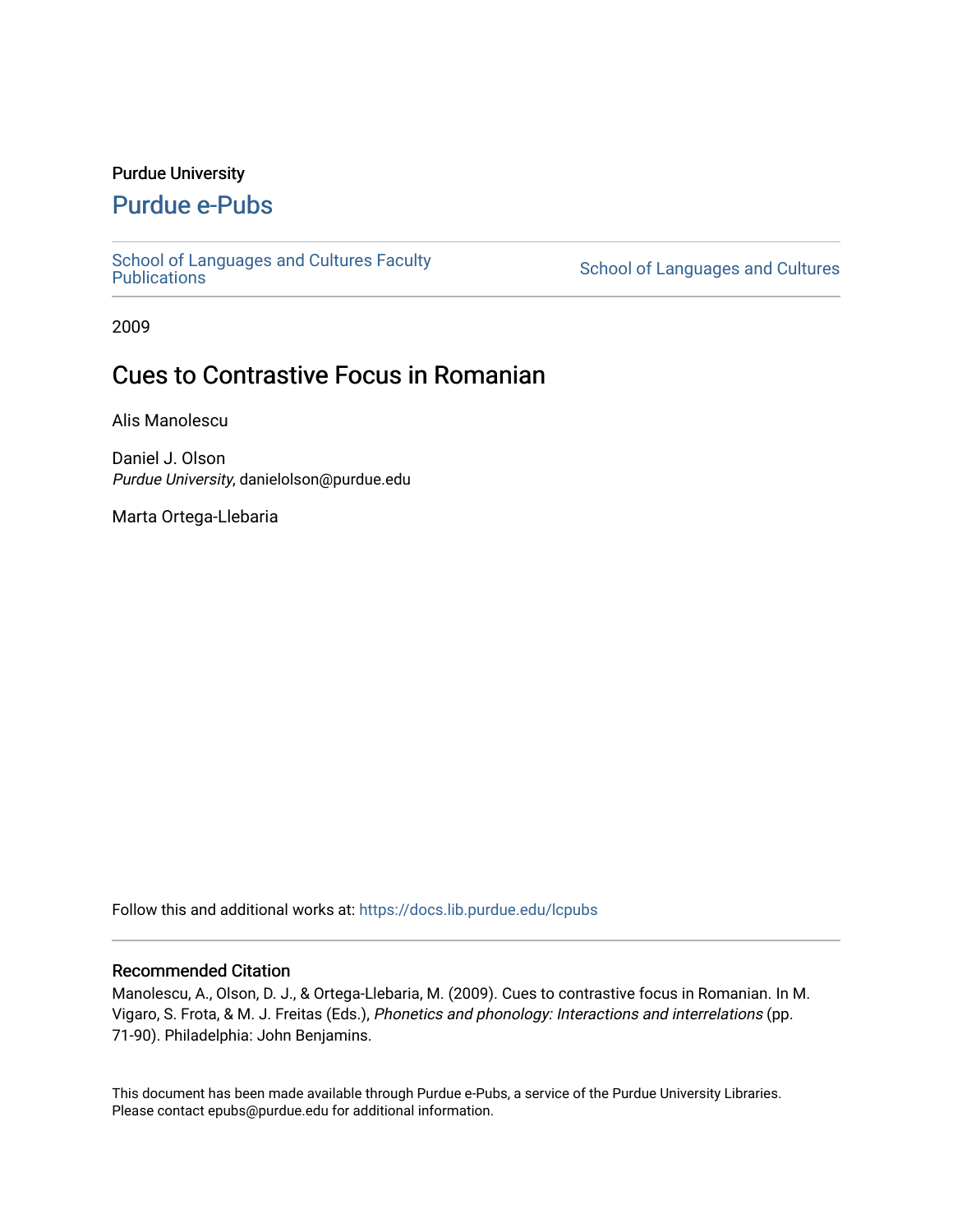# **CUES TO CONTRASTIVE FOCUS IN ROMANIAN** ALIS MANOLESCU DANIEL OLSON MARTA ORTEGA-LLEBARIA *The University of Texas at Austin*

#### Abstract

In this study we measured patterns of pitch alignment, pitch range and duration in relation to broad and contrastive focus in Romanian. In declarative sentences with broad focus, speakers place a pitch accent on each lexically stressed syllable with peaks that become progressively lower towards the end of the sentence. In prenuclear accents peaks align with the post-tonic syllable. In declarative sentences with contrastive focus, speakers use strategies based on pitch and duration in order to build a maximum contrast between the word under focus and those in pre- and post-focal contexts: an expanded pitch range under focus and a reduced pitch range and shorter stressed syllables in pre- and post-focal contexts. Thus, the flat F0 and shorter segmental durations in pre- and post-focal contexts constitute a background that by contrast, highlights the segmental durations and expanded pitch ranges found under contrastive focus.

#### **1.** *Introduction*

To our knowledge, there are only a few impressionistic studies on the intonation patterns of declarative sentences in broad (BF) and contrastive focus (CF) in Romanian (Dascalu-Jinga 1998, Winkler-Gobbel 2002, Swerts 2007). Dascalu-Jinga (1998) provides a descriptive overview of Romanian intonation contours using the INTSINT transcription method (Hirst & DiCristo 1998), which shows that the basic broad declarative pattern is a rising-falling one with a declination pattern apparent in longer declaratives. In the case of contrastive focus, which can affect any item of an utterance, there is a positive prominence expressed by a high and/or rising pitch on the stressed syllable of the word under focus.

Winkler-Gobbel (2002) uses the AM model of tonal transcription to claim that in BF utterances, syntactic arguments are associated with bitonal accents  $(L+H^*)$  and  $H^{\dagger}H^*$ ), whereas verbs may be either de-accented or associated with the default H\* accent. Winkler-Gobbel's (2002) primarily syntactic analysis of *p-*movement shows that BF utterances may contain defocused material like in English or German, namely that there is evidence for contextual deaccenting of an internal argument which does not give rise to a narrow focus interpretation. However, Swerts's (2007) empirical study refutes Winkler-Gobbel's results by providing evidence that, like in Italian or Spanish, Romanian also resists de-accentuation inside syntactic constituents. Yet, he observes some cases in which complex noun phrases consisting of an adjective and a noun are completely unaccented. These cases always occur on the first NP in the sentence whereas a final NP almost always gets a single accent on the second focalized word with the first word being de-accented. According to the author, these de-accentuation patterns serve a demarcative function, in that they mark the right edge of a speech unit and cannot be explained on the basis of contrast relations.

This study investigates the intonation patterns of BF and CF in Romanian in declarative sentences with a relatively simple syntactic structure, namely SVO sentences with a subject and object NP and a VP, all consisting of one single constituent. We expect to provide a detailed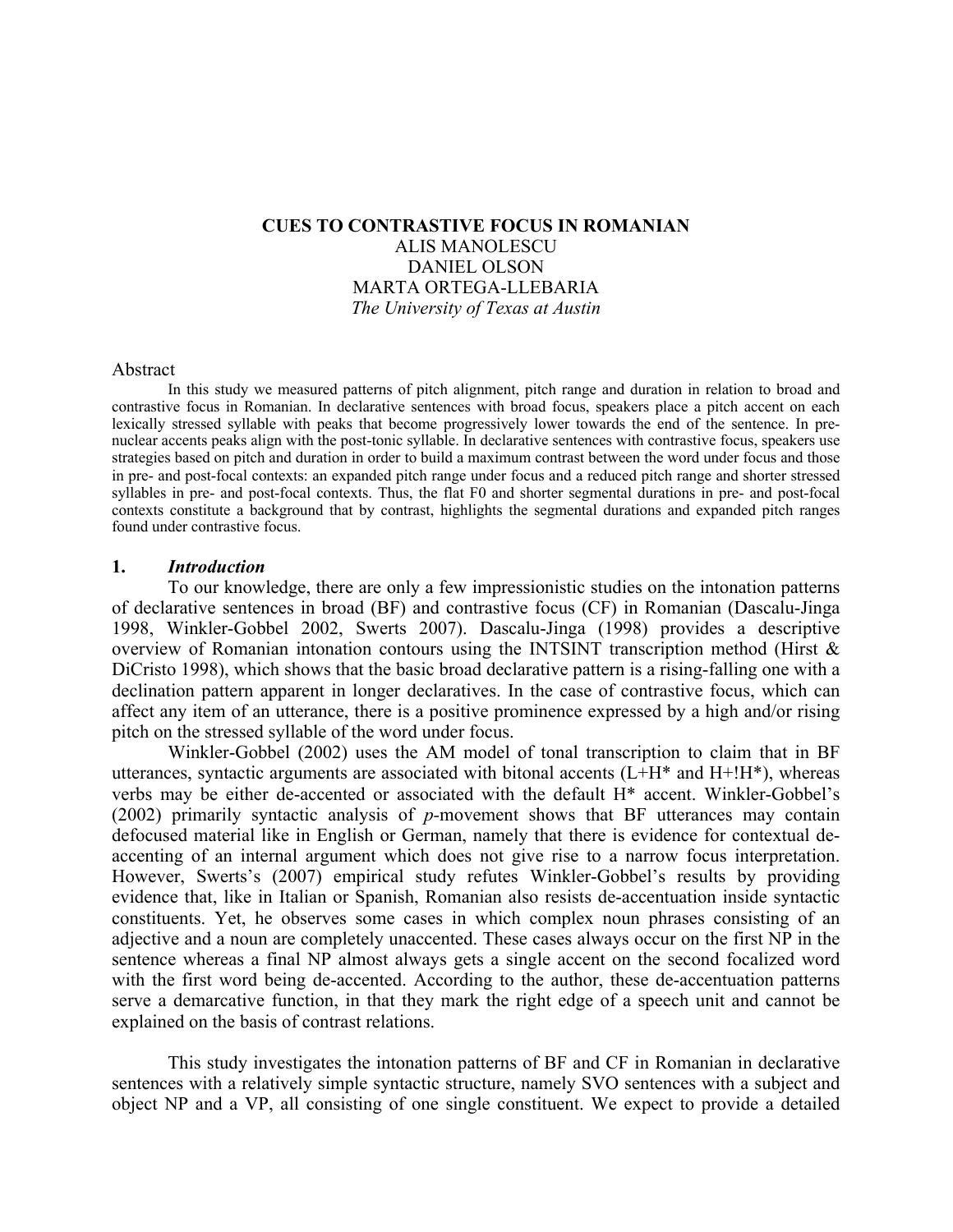phonetic description of the pitch contours and segmental durations linked to pitch accents in BF and CF as well as further elucidate the controversial questions on de-accentuation in Romanian.

Although there is controversy on the definitions of broad and contrastive focus (Bolinger 1958, Gussenhoven 1984 among others), we will define broad focus as a carrier of new information, that is, the whole constituent or sentence is previously unknown. Contrastive focus, on the other hand, highlights a subset of the information through a contrast, which implies the exclusion of contextually relevant alternatives. For example, when the sentence '*Mary is coming*' is pronounced as an answer to the question *'What's happening?'* the entire sentence is new information with no specific element emphasized. However, when the same sentence is an answer to the question *'Is Peter coming?'*, '*Mary*' is highlighted by contrastive focus.

Focus has been shown to be marked by means of intonation and syntactic variation. Syntactically, focus can be indicated by word order variation, as in Italian or Spanish, whereas such scrambling is not possible in languages with a fixed word order, such as English. However, when word order is maintained invariable between broad and contrastive focus utterances in languages with free word order, as in the present experiment, speakers use phonetic strategies to distinguish these two types of focus. Romanian allows such distinction between broad and contrastive focus: while the sentence structure remains the same for the two conditions, a modification of intonation indicates a difference in the pragmatic interpretation, as in a) and b):

- a) broad focus declarative [What's happening?] *Maria vine*. 'Mary is coming'
- b) contrastive focus declarative [Is Peter coming?] *MARIA vine*. 'It is Mary who is coming.'

Based on patterns from other romance languages, we expect that the interpretations of broad and contrastive focus in Romanian are conveyed by manipulating pitch alignment, pitch range and segmental durations. In Spanish (Face 2002), Italian (D'Imperio 2002), Portuguese (Frota 2002), the peak of the BF pitch accents in pre-nuclear position aligns with the post-tonic syllable, while in CF, the peak is on the stressed syllable. This contrast has been analyzed by some scholars (for example, Beckman et al. 2002 for Spanish) as a phonological contrast between two pitch accents, a late rise L\*+H for broad focus and an early rise L+H\* for contrastive focus. For European Portuguese, this distinction is marked by an H\*+L accent for the focalized word, which contrasts with the H+L\* counterpart in the broad declarative utterance, with a similar distinction for Neapolitan Italian (L+H\* vs H+L\*, in D'Imperio 1997) and Standard Italian (H\* vs H+L\*, in Avesani & Vayra 2000). Nevertheless, Face (2002) has shown that in Spanish either an  $L+H^*$  accent or the  $L^*+H$  pitch accent can be used in BF, the latter accompanied by boundary tones following the contrasted element (H-, L- in the AM model) and a higher F0 peak height.

The existence of an actual F0 pitch range increase for Spanish is highly controversial, with studies that suggest that it is not an acoustic correlate of contrastive focus (Face 2000, 2002), and those which claim that it has a significant role in marking focus by an acoustically more salient accent (De la Mota 1995, 1997). In other languages such as Neapolitan Italian (D'Imperio 2002: 57), a broad focus utterance is characterized by "a relatively shallow F0 variation as opposed to the greater F0 excursion within the narrow focus." Additionally, it has been shown that, as a correlate of the tonal complexity associated with narrow focus, duration also serves as a cue to narrow focus (Prieto & Ortega-Llebaria, this volume).

Duration has also been found to be a relevant phonetic cue to focus. De Jong (2004) discusses the effect of "localized hyperarticulation", by which elements of the speech signal are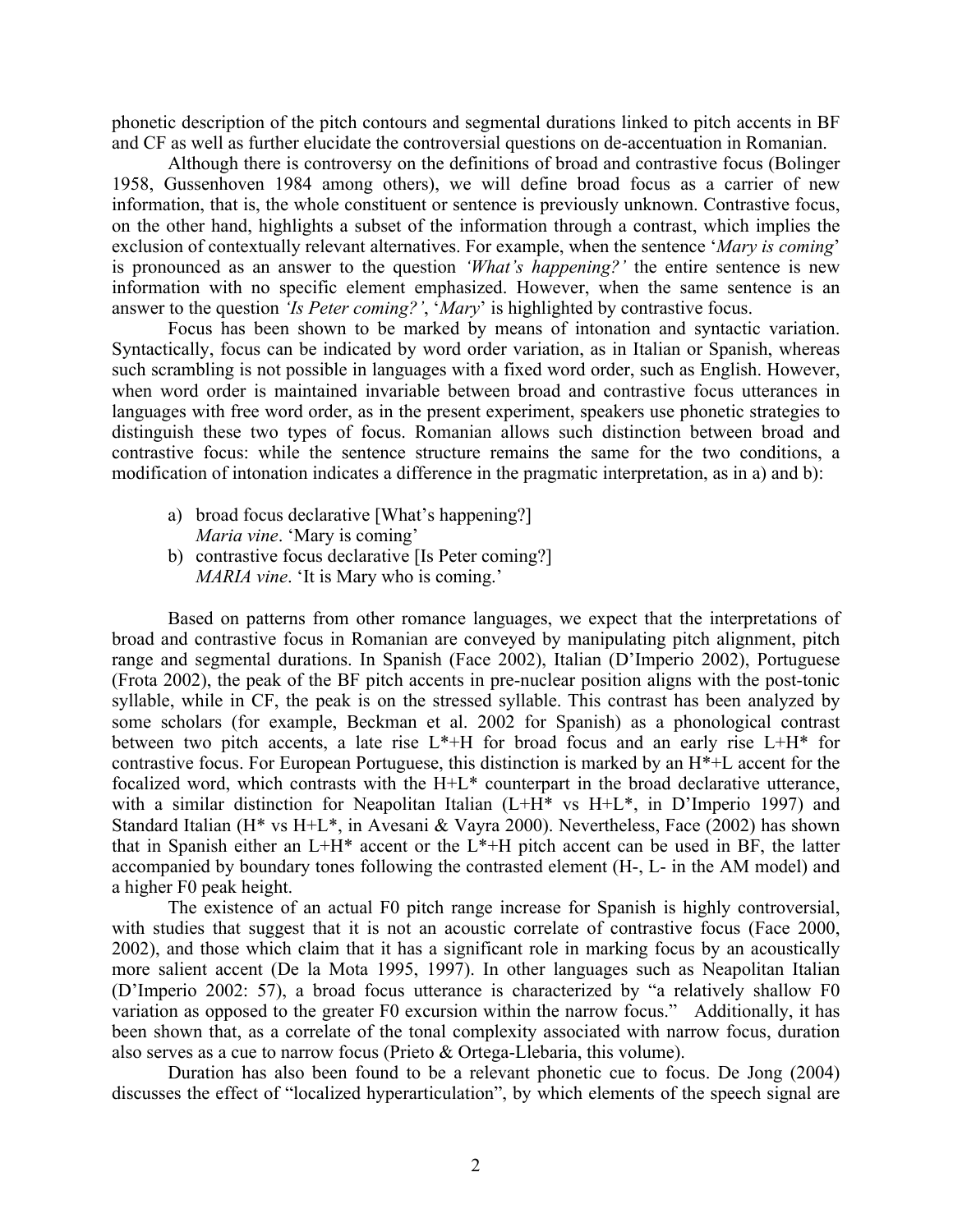emphasized in the duration contrast between stressed and unstressed syllables. Empirical studies show that stressed vowels are longer than their unstressed counterparts, as in Dutch (Slujters  $\&$ van Heuven 1996), in English (Beckman & Edwards 1994) and Italian (Marotta 1995, Kori & Farnetari 1983) among others. This "magnifying effect" extends to focalized contexts, in that contrastive focus elements expand their duration when stressed. Several studies support these claims: Face (2000) for Spanish, De la Mota (1995, 1997) for Italian among others. Chen, in her discussion of focus in Dutch, found both an increase in duration as well as a change in the F0 contour, however acquisition of the durational cues occurred later than the F0 cues (Chen, this volume).

It is apparent from the previously mentioned studies that languages employ several strategies to convey the pragmatic opposition between broad and contrastive focus, although languages differ in their employment of these strategies. In particular, the Romance languages show variations in their use of pitch alignment, pitch range increase, and increased vowel duration in distinguishing BF and CF. Our investigation of these acoustic cues for Romanian will add to the current body of research as well as to the understanding of the principles and variation of pan-Romance intonation. The remainder of this paper is organized as follows. *Section 1* describes the methodology used for the production experiment. In *Section 2*, we present our results, the main effects of focus condition and stress on the measured variables, namely F0 pitch range, F0 peak alignment and stressed vowel duration. Finally, *Section 3* presents and discusses our results, highlighting the acoustic correlates of contrastive focus in Romanian.

## 2 *Methodology*

## 2.1 *Subjects*

Ten female native speakers of Romanian (ages 20-30) recruited in Sibiu, Romania were recorded for this study. Subjects have lived in Sibiu for a period of at least 5 years. These speakers had Romanian as their native tongue, and had schooling in Romanian, for both university education and all studies prior to this. They spoke Romanian with their parents, siblings, family. They spoke and were educated in the standard variety of Romanian. They never studied nor lived abroad for a period of time longer than a few weeks (considered as travel/holiday time). They reported having normal speech and hearing.

# 2.2 *Materials*

The experiment used the same set of sentences spoken in two different intonations, broad declarative intonation (BF) and contrastive focus intonation (CF). Each utterance has a BF condition and 3 CF conditions, one CF for each of the 3 lexical constituents. The lexical constituents have 2 syllables each, controlling for paroxytonic and oxytonic stress. For example, *O mama vinde mere* has paroxytonic stress on each word, while in *Dorel vedea maiori,* words have oxytonic stress. In both stress patterns, the number of intervening unstressed syllables was constant. The distinction between the oxytonic and paroxytonic stress patterns was controlled in order to compensate for a possible word boundary crowding effect on the realization of the F0 peak. There are a total of 8 sentences displayed in Table 1 below, and a total of 320 utterances for the study (10subjects x 8sentences x 4conditions).

Paroxytone stress:

Un **mire vede marea.** "A groom sees the sea" Un **rege linge mierea.** "A king licks the honey"

O **ma**mă **vin**de **me**re. "A mother sells apples"

- 
- O **no**ră **ve**de **no**rul. "A daughter-in-law sees the cloud"
	-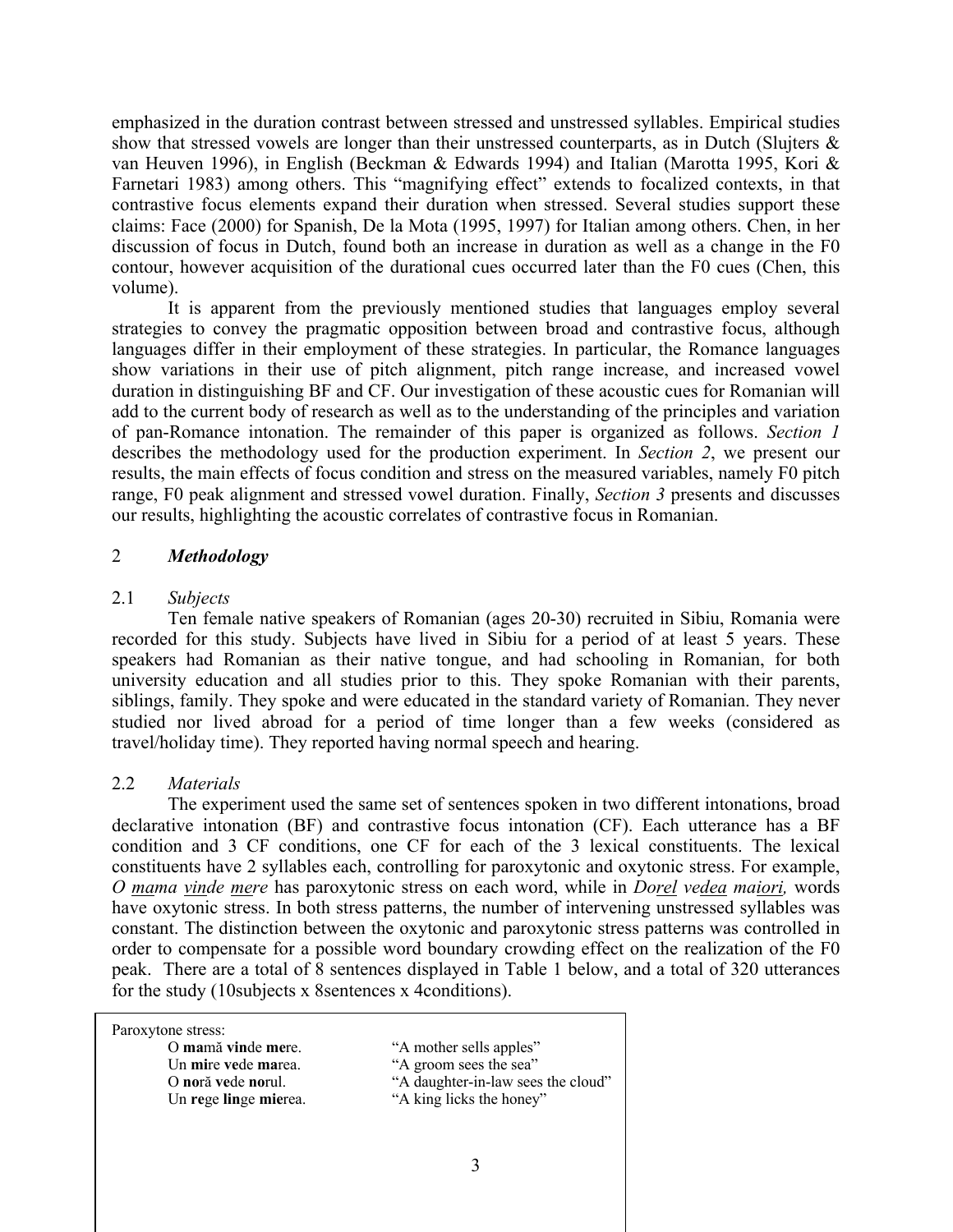| Oxytone stress:       |                                    |  |
|-----------------------|------------------------------------|--|
| Dorel vedea maiori.   | "Dorel was seeing mayors"          |  |
| Ionel dorea marar.    | "Ionel was wanting dill"           |  |
| Ninel vindea aluni.   | "Ninel was selling hazelnut trees" |  |
| Marian lingea magiun. | "Marian was licking preserves"     |  |
|                       |                                    |  |

**Table 1.** The eight sentences used for the study

All sentences are declarative utterances. Each one was spoken with broad or contrastive focus intonation. To elicit broad focus intonations, the subjects were instructed to read a statement presented to them as an answer to the question '*What's happening*' or '*What happened*'. To elicit contrastive focus, speakers were asked questions by the first author where one of the constituents of the sentence was replaced with another word. For example, after the subject has read the broad focus declarative '*O mama vinde mere',* they were asked *'O sora vinde mere?'* and they answered '*Nu, o MAMA vinde mere'* with contrastive focus on *MAMA* (as seen in Table 2). Since each sentence had three words, contextualizing questions were built to make each one of them be under contrastive focus.

| Broad focus:<br>Utterance read:                                                         | O mamă vinde mere.   | "A mother sells apples."                             |
|-----------------------------------------------------------------------------------------|----------------------|------------------------------------------------------|
| Contrastive Focus:<br><i>Ouestion1:</i><br>Response—Focus in word 1: O mama vinde mere. | O sora vinde mere?   | "A sister sells apples?"<br>"A mother sells apples." |
| <i><u>Ouestion2:</u></i><br>Response—Focus in word 2: O mama vinde mere.                | O mama cumpara mere? | "A mother buys apples?"<br>"A mother sells apples."  |
| Question3:<br>Response—Focus in word 3: O mama vinde mere.                              | O mama vinde pere?   | "A mother sells pears?"<br>"A mother sells apples."  |

**Table 2. Sample of a declarative sentence with broad focus and contrastive focus.** The questions asked to elicit these declarative sentences are in italics while words under contrastive focus are in bolded letters.

## 2.3 *Recordings*

The declarative utterances were randomized and presented to the subjects. They were instructed to read the broad focus declaratives displayed on note-cards. Based on the information given in the broad focus utterance, the first author posed 3 questions that triggered responses with contrastive focus on each of the lexical constituents of the broad focus declarative (see *Table 1* for examples). This methodology, in line with other previous intonation research, was designed to create a corpus that closely resembles a natural exchange. No other specific instructions as to the nature and purpose of the experiment were given to the informants.

The recording of the utterances was performed using a vacuum-tube microphone and the Praat software. Each utterance was isolated in the Praat software and partitioned in syllables as well as their respective vocalic and consonantal constituents.

#### 2.4 *Measurements*

After marking all syllables in each sentence by looking at spectrograms and F2 movements in Praat, we measured durations, pitch range and pitch alignment. Due to pitch track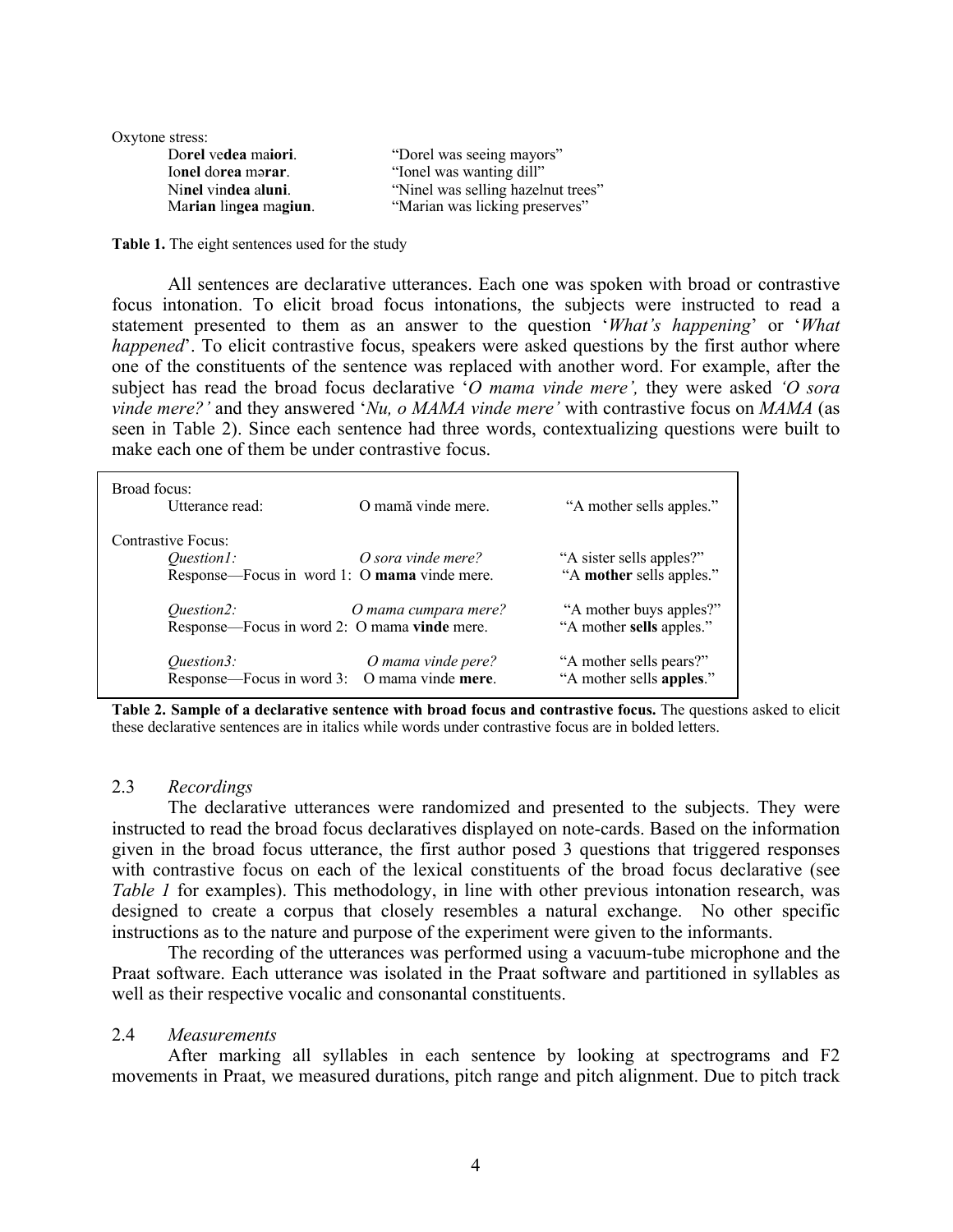failure as a result of creaky voice at the end of the sentence, the pitch changes that took place in the third constituent (word 3) of BF sentences could not be measured.

2.4.1 *Duration.* Syllables were segmented in vowels and consonants. The segments were manually labeled, with particular attention to the second formants. A sample of the data was cross-checked by a second researcher to ensure consistency. A Praat script extracted the durations of all vowels in milliseconds, as well as the duration for the syllable rhymes.

2.4.2. *Pitch range.* F0 pitch range (Hz) was calculated by subtracting the minimum F0 value (valley) from the F0 subsequent maximum value (peak), as seen in Figure 1 below. The peak and the valley are associated with the stressed target syllable—potential recipient of the pitch accent for that specific lexical word. Using a Praat script, the F0 peak and valley values were extracted and marked automatically.



**Figure 1: F0 peak and valley associated with the stressed syllable.** In the broad declarative utterance '*O mama vinde mere'* 'A mother sells apples' each stressed syllable has a pitch accent. For example the stressed 'ma' is associated with a valley and a peak.

2.4.3 *Pitch alignment.* We defined pitch alignment as the distance from the peak of the pitch accent to the syllable boundary. In order to normalize duration, we divided the distance from the vowel onset to the F0 peak (d1 in Figure 2) to the total rhyme duration (d2 in Figure 2), calculated as a percent of the rhyme duration. Thus, peak alignment results appear as  $d1/d2 \times 100$ percentage values. A value under 100 shows that the peak is aligned within the stressed syllable while a value higher than 100 is related to a post-tonic alignment.



**Figure 2: Example of the F0 pitch track with d1 and d1 measurements.** D1 is the distance from the vowel onset to F0 peak and d2 represents the total rhyme duration measured from the vowel onset to the end of the syllable.

### 2.5 *Statistics*

We compared measurements of duration, pitch range and pitch alignment on each of the sentence constituents in BF declaratives with those in CF sentences. For the alignment data, the last accented word of the BF and CF utterances (i.e. nuclear accent) was not considered for this study because speakers tended to have a creaky voice at the end of the sentence preventing the extraction of accurate pitch values the crowding effect at the end of the utterance. We compared the pitch range of the first constituent, i.e. first word in the sentence, when the sentences are produced with a broad focus intonation (Figure 3a), with cases when there was a contrastive focus on this constituent (Figure 3b), and when this same constituent was pre-focal in sentences where contrastive focus was placed on the second or third constituent (Figure 3c). Similar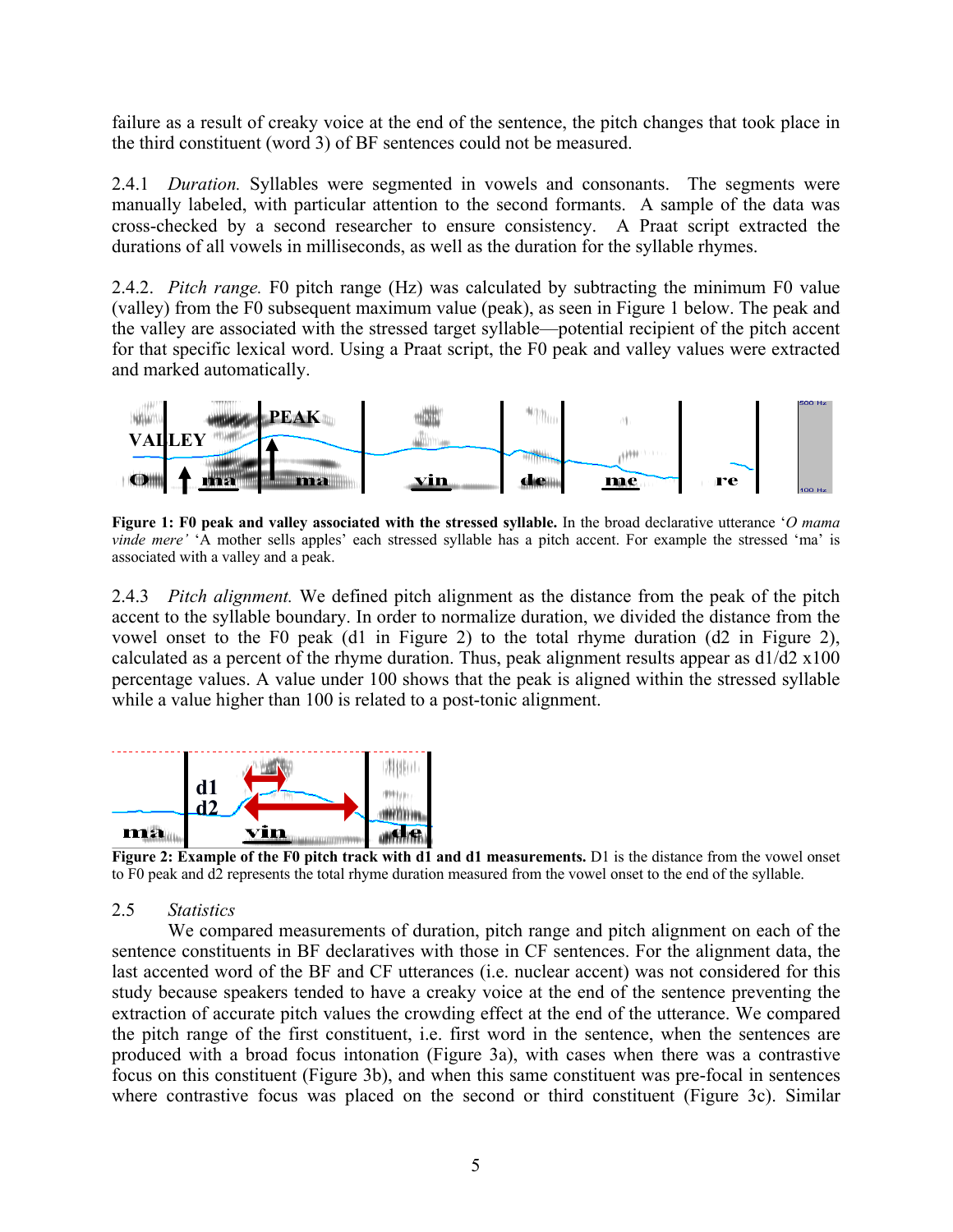comparisons were performed for vowel duration and pitch alignment, with the latter not having comparisons for the nuclear accent, as described above.

ANOVAS with the factors of stress (oxytone and paroxytone words), sentence intonation (broad focus declaratives, and 3 contrastive focus conditions one for each sentence constituent) were performed on each set of measurements on each word. Post-hoc tests were performed on each significant factor. For the alignment results, a paired t-test was performed, comparing the alignment for broad focus and contrastive focus in the two stress conditions (oxytone and paroxytone).



**Figure 3a: Sentence** '*O mama vinde mere'* in broad focus. Mama bears a pitch accent.





**Figure 3c:** Sentence *'O mama VINDE mere'* with contrastive focus on 'vinde' and de-accentuation on 'mama'.

#### **3.** *Results*

#### 3.1 *Pitch range*

The graph in Figure 4 shows the mean pitch ranges of the pitch accents placed on the first (in dark grey), second (in black), and third constituents (in light grey) of the target sentences when they are spoken in a broad focus intonation, and with a contrastive focus on the first, second or third words. In the broad focus declarative sentences, pitch accents show a progressively smaller range in each word (means for word 1: 71 Hz, for word 2: 33Hz, for word 3: 11 Hz). However, in sentences with contrastive focus, the largest pitch range is placed on the accents that express contrastive focus and their means are larger than those in broad focus showing that pitch range expands in CF. For example, when word 1 is in contrastive focus, its pitch range is 58Hz larger than the pitch range of the same word in broad focus. The mean difference in word 2 between contrastive and broad focus is 58Hz, and for word 3 is 62Hz.

In contrast to the expanded pitch accent range in CF, pitch accents on words adjacent to those that bear contrastive focus show a reduced pitch range reaching in some cases values close to 0Hz., especially in post-focal contexts. For example, in sentences where contrastive focus is placed in word 1, the pitch range in post-focal contexts has a mean of 5Hz in word 2 and 1Hz in word 3 showing a strong tendency to complete de-accentuation. These post-focal contexts, for the purpose of this study defined as those constituents occurring immediately after the contrastive focus elements, were compared with accents in similar sentence position in broad focus. These reduced pitch accents not only have a smaller pitch range to that of their adjacent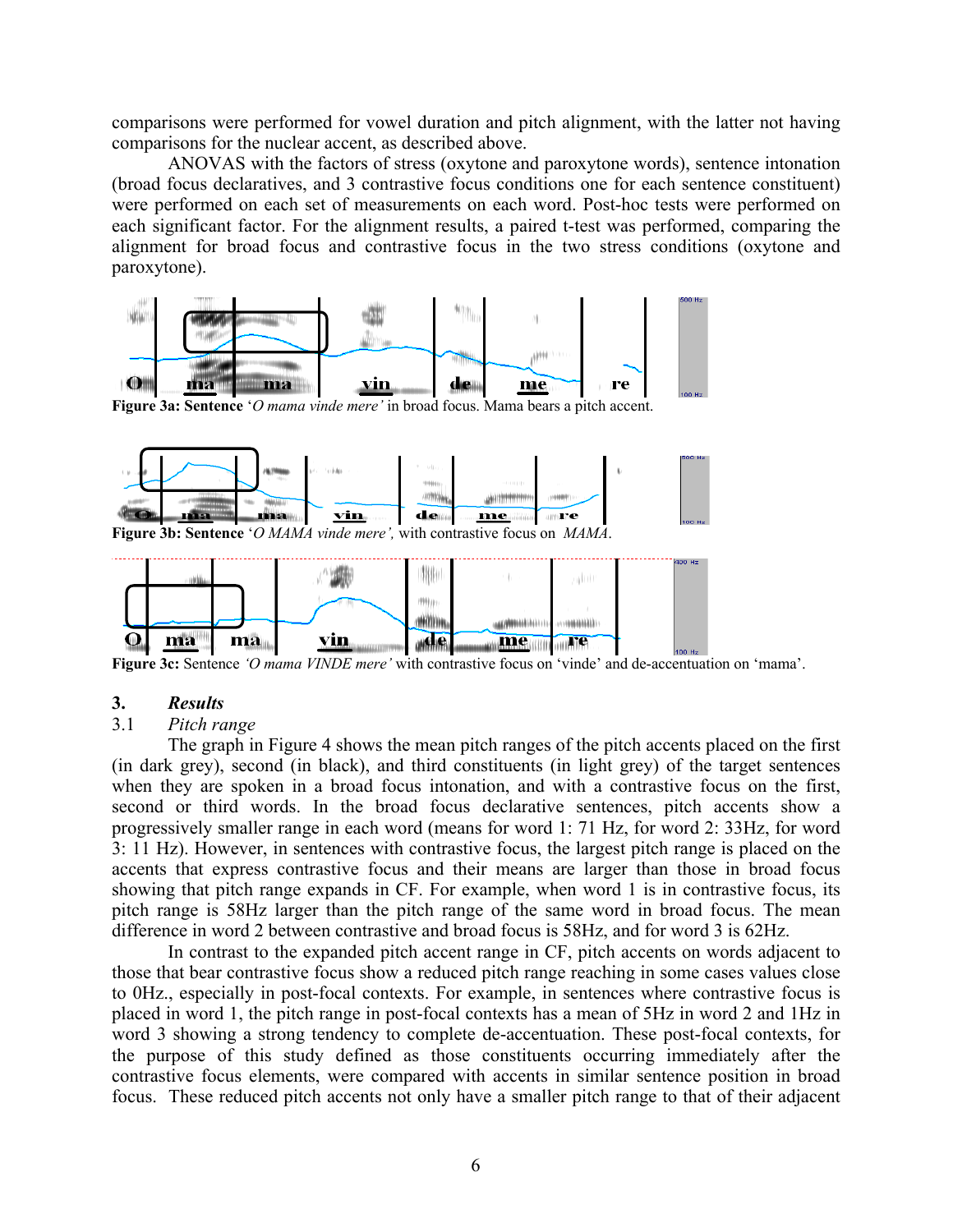contrastive focus, but also to the pitch ranges of accents in broad focus, i.e., they reduced by 28Hz in word 2 and by 10Hz in word 3.

In Pre-focal contexts, again defined as those constituents immediately following the contrastive focus elements, we also observe a reduction of the pitch range. For example, when contrastive focus is in word 3, the pre-focal accents in word 1 and word 2 have mean pitch ranges of 35 Hz and 17 Hz respectively. Pitch accents on the same words have a pitch range of 71 Hz and 31 Hz respectively when realized in broad focus sentences.

Thus, while Romanian speakers placed a pitch accent in each word of the broad focus sentences, in sentences with contrastive focus, speakers produced a pitch accent with an expanded pitch range on the contrasted word, and reduced the pitch range of accents in pre- and post-focal position, this reduction being especially visible in post-focal positions.



**Figure 4: Mean pitch range values for each word in the sentence spoken with broad focus (BF) and contrastive focus (CF).** Pitch range 1 refers to the pitch range in the first word of the sentence, pitch range 2 to the pitch range in the second word, and pitch range 3 to the third word. Contrastive focus can be placed on the first word poitch range in the second word, and pitch range 3 to the third w<br> **Mean FO** word 1), second (CF word 2) and third words (CF word 3).

The differences in range reduction between pitch accents in pre- and post-focal position are due to the patterns displayed below in Figure 5a, 5b, and 5c. In pre-focal position, speakers produce a flat F0 from the beginning of the sentence until it reaches the onset of the stressed syllable of the word with contrastive focus, where F0 increases abruptly (Figure 5a). This flat F0 contour was realized in 60% of the examined pre-focal tokens. Another possibility is for speakers to only reduce the second pitch accent of the utterance (5b), where a pitch accent is visible for the first pre-focal word whereas the pitch accent for the second word, immediately preceding the CF, is flattened. They may also produce an F0 that increases progressively from the beginning of the sentence until the peak of the pitch accent with CF (5c). Since this increment is progressive, it is difficult to distinguish pre-focal pitch accents. In spite of the above variability in the realization of the pre-focal intonation contours, there is a clear reduction of pitch accents in these contexts which may reach a completely flat F0.

In contrast to pre-focal contexts, speakers consistently produce the mirror image of (5a) in post-focal contexts. They drop the pitch abruptly after the CF pitch accent, producing a flat F0 until the end of the sentence, as evidenced in Graph 1 where the post-focal pitch range for CF 1 are considerably reduced.

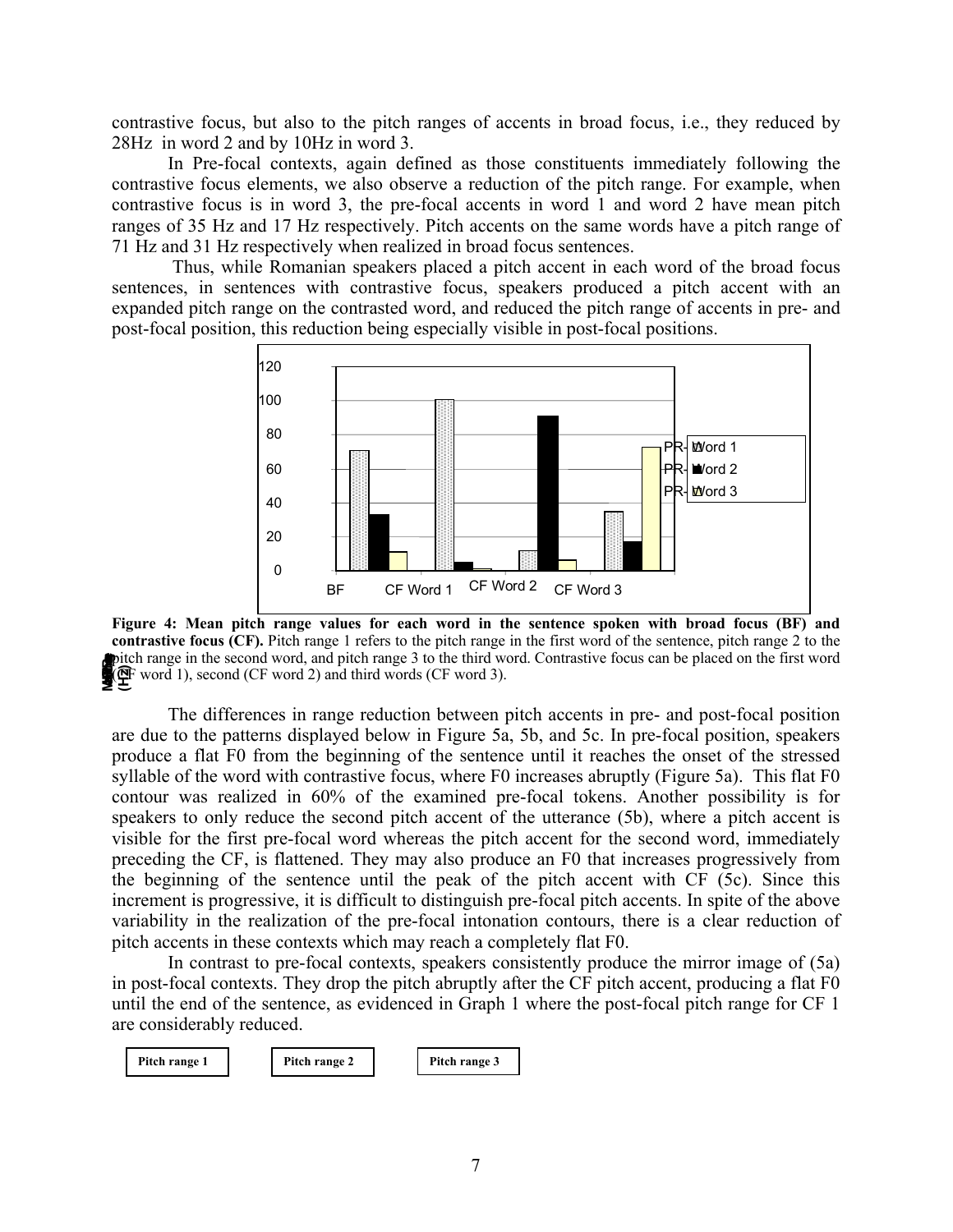

**Figure 5b:** lack of pre-focal reduction for 'pitch range 1', with a pre-focal 'pitch range 2' reduction, with lack of pitch movement associated with the stressed syllable *'vin'*; 3rd word *'mere'* in contrastive focus;



Figure 5c: lack of pre-focal reduction for 'pitch range 1', with interpolation for 'pitch range 2, with pitch movement visible for the stressed syllable *'vin'*; 3rd word *'mere'* in contrastive focus;

An ANOVA with the factors of word (word 1, word 2, word 3) and sentence intonation (broad focus, CF in word 1, CF in word 2, CF in word 3) showed that the differences in pitch range between BF and CF were significant in each word position (Pitch range in word 1: F(3, 292)=135 p<0.001, pitch range in word 2: F(3, 292)=136 p<0.001, pitch range in word 3: F(3,  $212$ =119 p<0.001). Multiple Comparisons with the Bonferroni adjustment confirm that on the one hand, pitch accents in CF have significantly higher pitch ranges than those in BF. On the other hand, they show that pitch ranges in pre- and post-focal accents in CF sentences are significantly reduced when compared to those in BF. Therefore, pitch range differentiates pitch accents in BF from those in CF by increasing the range of those pitch accents in CF and reducing the range of pitch accents in pre- and post-focal positions in CF.

#### 3.2 *F0 peak alignment*

In Figure 6, the peak alignment of the BF pitch accents with respect to the syllable boundary is compared to that of CF pitch accents. Recall that 100% represents the end of the stressed syllable, so that values above 100 indicate that the peak is aligned with the post-tonic syllable while values below 100 show that the peak is within the stressed syllable. Peaks of CF pitch accents tend to be aligned earlier in the stressed syllable than those of BF pitch accents, which align closer to the syllable boundary or even in the post-tonic syllable. This variation in the peak alignment of BF accents seems to be related to stress and word boundaries.

The stimuli, designed to include both paroxytone and oxytone tokens, allowed for an examination of this possible boundary effect. The post-tonic alignment is more frequent in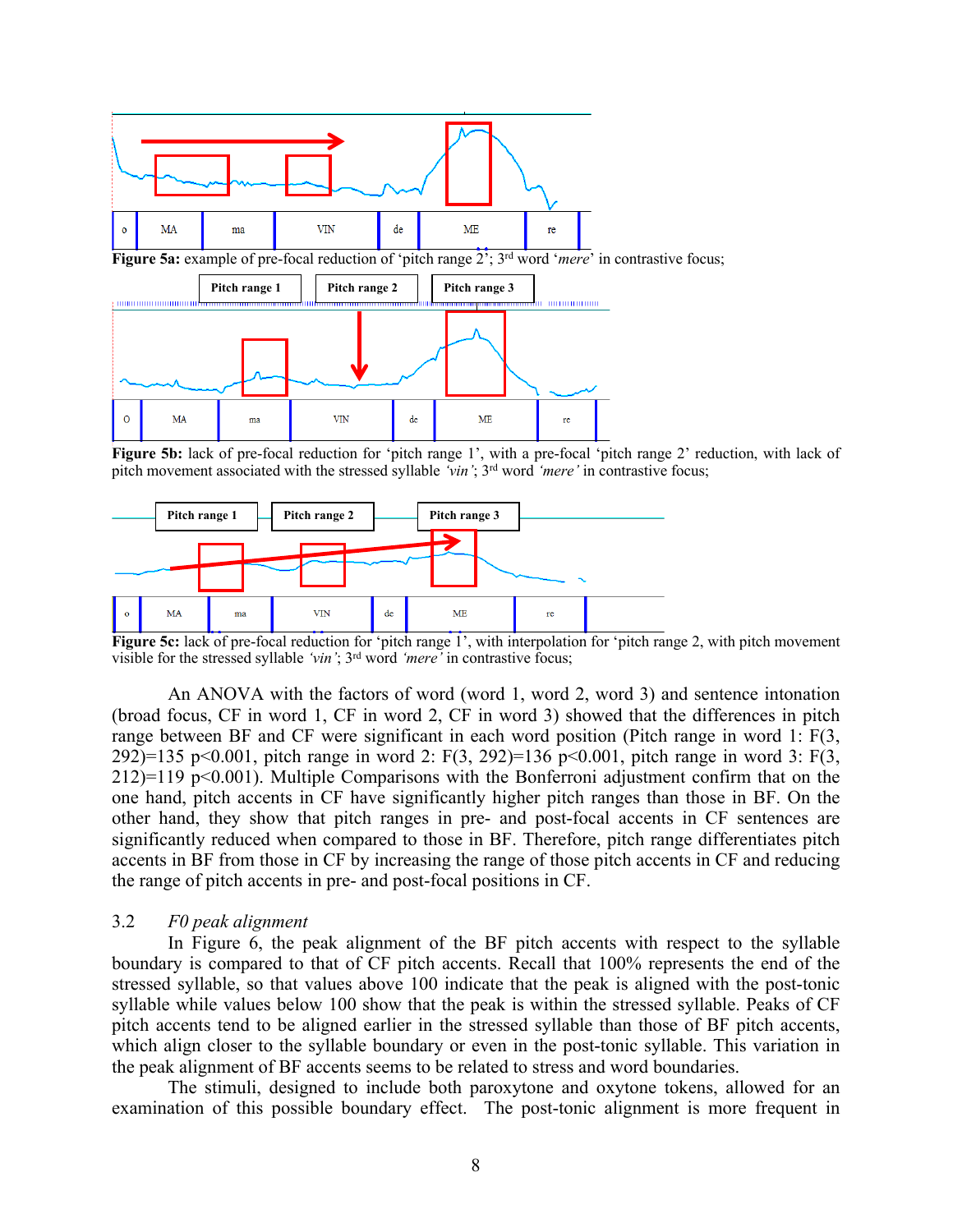paroxytone than in oxytone words, showing that post-tonic alignment is more likely to occur if it does not cross a word boundary. Nevertheless, the earlier peak alignment of CF accents does not seem to be affected by this variation in the peak alignment of BF pitch accents. Thus, pitch alignment, like pitch range, may differentiate the two types of accents in Romanian.

Results from the paired t-test show that there is a statistically significant difference in the alignment of BF as compared to CF for word 1 and word 2 (2-tailed significance  $p<0.001$  in all cases) confirming the earlier alignment of CF pitch accents. As discussed in section 2.1 above, the BF alignment for the 3rd word was not considered due to pitch track errors and thus not included in our calculations.



**Figure 6: F0 peak alignment for broad (BF)** and contrastive focus (CF) with respect to the syllable rhyme. Since a value of 100% represents the rightmost boundary of the stressed syllable, values under 100% represent peaks aligned within the rhyme of the stressed syllable, while values over 100% refer to peaks that align with the post-tonic syllable.

### 3.3 *Duration*

In order to examine a possible effect of pitch range on duration, we compared the duration of the stressed vowels in BF, CF and de-accented contexts. For example, we compared the duration of the stressed vowel *a* in *mama* (the underlined vowel in Table 3 below) when it receives a BF pitch accent (sentence 1 in Table 3), when it receives a CF pitch accent (sentence 2), and when it is de-accented as in sentences 3 and 4. Similar comparisons were performed on the stressed vowels of words 2 and 3 for both paroxytone and oxytone words. Since comparisons were performed on the same word across different contexts, variation of syllabic structure among target words did not bias our results. That is, duration differences were not computed between the stressed syllables of vin-de and ve-de, but between 'vin' in vin-de across different intonation contexts.

| <b>Sentence type</b>    | Sentence examples     |                                             |
|-------------------------|-----------------------|---------------------------------------------|
| 1.Broad<br>focus<br>BF) | O mama vinde<br>mere. | "A mother sells apples."                    |
| 2.CF in word1           |                       | O MAma vinde mere. "A MOTHER sells apples." |
| 3.CF in word2           | O mama VINde mere.    | "A mother SELLS apples."                    |
| 4.CF in word3           | O mama vinde MERE.    | "A mother sells APPLES."                    |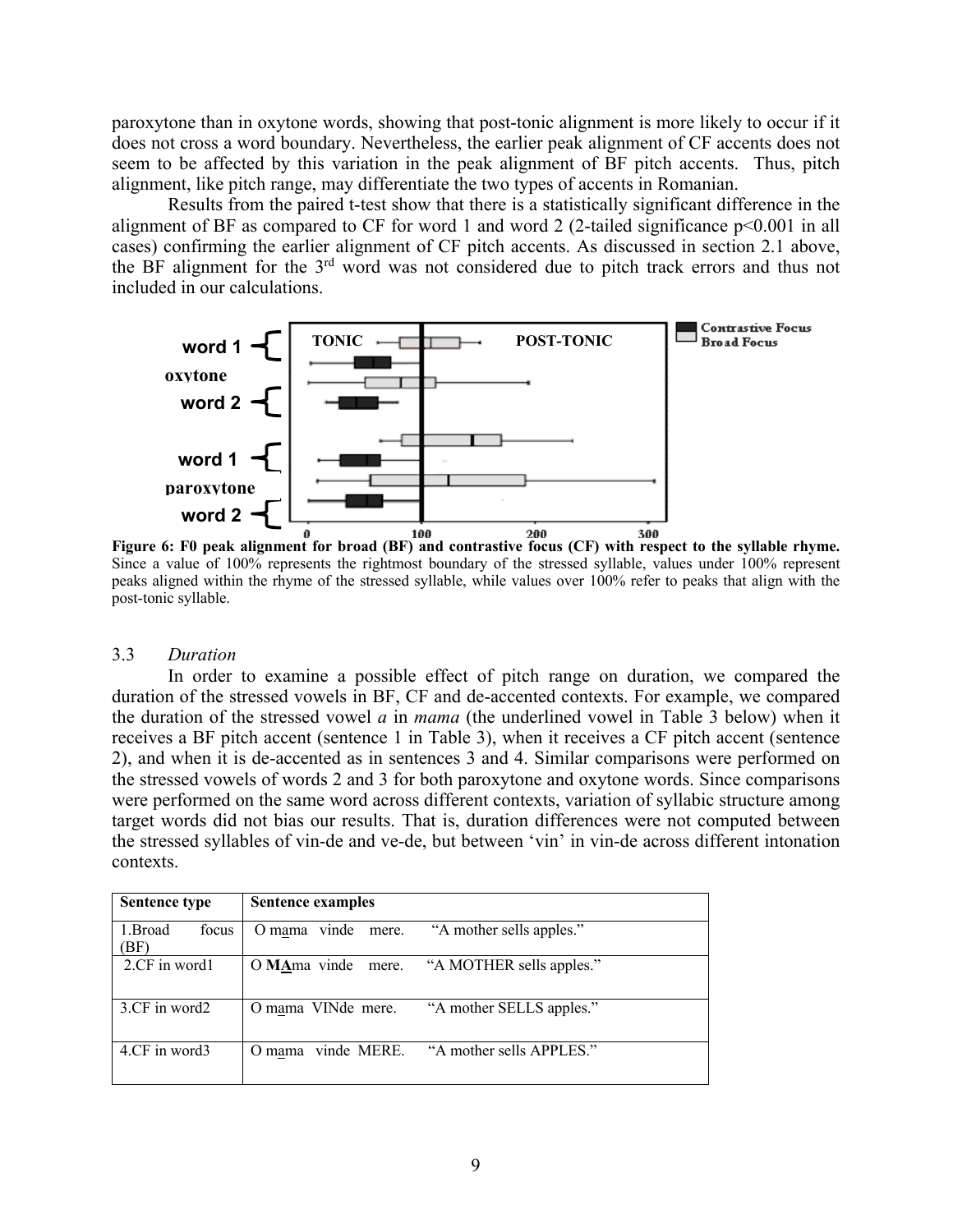**Table 3:** Example of paroxytonic utterance '*O mama vinde mere'* in broad focus (BF) and contrastive focus conditions on each of its constituents (CF word1, CF word 2, CF word3); comparison of stressed vowel durations in BF vs CF conditions

Table 4 below compares the mean durations of the stressed vowels that receive a BF pitch accent with those that bear a CF pitch accent, for each word position and stress pattern. Although vowels were longer in CF than in BF, these differences were so small, i.e. they ranged from 1 to 7 ms. that became statistically non-significant. Thus, stressed vowels with CF pitch accents do not have larger durations than stressed vowels with BF pitch accents. Since CF pitch accents have larger pitch ranges than BF pitch accents, we can infer that larger pitch ranges did not increase vowel durations.

| <b>Stress</b> | Word in<br>sentence | <b>Broad</b><br><b>Focus</b><br>(BF) | Contrastive<br><b>Focus</b><br>(CF) |
|---------------|---------------------|--------------------------------------|-------------------------------------|
| Paroxytone    | Word 1              | 121msec                              | 125msec                             |
|               | Word 2              | 85msec                               | 89 <sub>msec</sub>                  |
|               | Word 3              | 158msec                              | 159 <sub>msec</sub>                 |
| Oxytone       | Word 1              | 133msec                              | 136msec                             |
|               | Word 2              | 141msec                              | 148msec                             |
|               | Word 3              | 139 <sub>msec</sub>                  | 144msec                             |

**Table 4:** comparison of mean vowel durations (msec) in broad focus (BF) and contrastive focus (CF) condition

In contrast, the durations of stressed syllables in pre- and post- focal positions in CF were much shorter than those in BF. As shown in Table 5, the pre- and post-focal vowels significantly compress their duration with respect to the instances when the same vowels are in the BF context, in both oxtyone and paroxytone utterances. For example, when word 1, like *mama* in *O mama vinde mere*, has a BF pitch accent, the stressed vowel has a mean duration of 121 ms. When this vowel is in pre-focal position, its mean duration decreases to 96 ms. When the second word in a sentence, like *vinde* in *O mama vinde mere*, is in BF, the mean duration of the stressed vowel is 85 ms. However, in pre-focal position, its mean duration is 68 ms and in post-focal position is 35 ms. Multiple comparisons with the Bonferroni adjustment yield significant results for all the comparisons ratifying that vowels in pre- and pot-focal contexts are shorter than those in BF.

| Vowel compared<br>& stress type | <b>Mean duration (msec)</b> |                 |                    |  |
|---------------------------------|-----------------------------|-----------------|--------------------|--|
| <b>PAROXYTONE</b>               | ВF                          | Pre-focal in CF | Post-focal in CF   |  |
| Word 1                          | $121$ msec                  | 96msec          |                    |  |
| Word 2                          | 85msec                      | 68msec          | 35 <sub>msec</sub> |  |
| Word 3                          | 158msec                     |                 | 138msec            |  |
| <b>OXYTONE</b>                  | ВF                          | Pre-focal in CF | Post-focal in CF   |  |
| Word 1                          | 133 <sub>msec</sub>         | 108msec         |                    |  |
| Word 2                          | $141$ msec                  | 120msec         | $102$ msec         |  |
| Word 3                          | 146msec                     |                 |                    |  |

**Table 5: Pre- and post-focal vowel reduction**. Mean vowel durations (msec) in broad focus (BF) and in pre-/postfocal contexts; significance decrease independent of sentence stress (paroxytone and oxytone).

Finally, we compared the duration of stressed and unstressed vowels within each word. Since all words have two syllables and are either oxytone or paroxytone, the duration of the stressed vowel in a word was compared to that of their adjacent unstressed syllable. For example, in paroxytone words such as those in '*o mama vinde mere',* the duration of the stressed vowels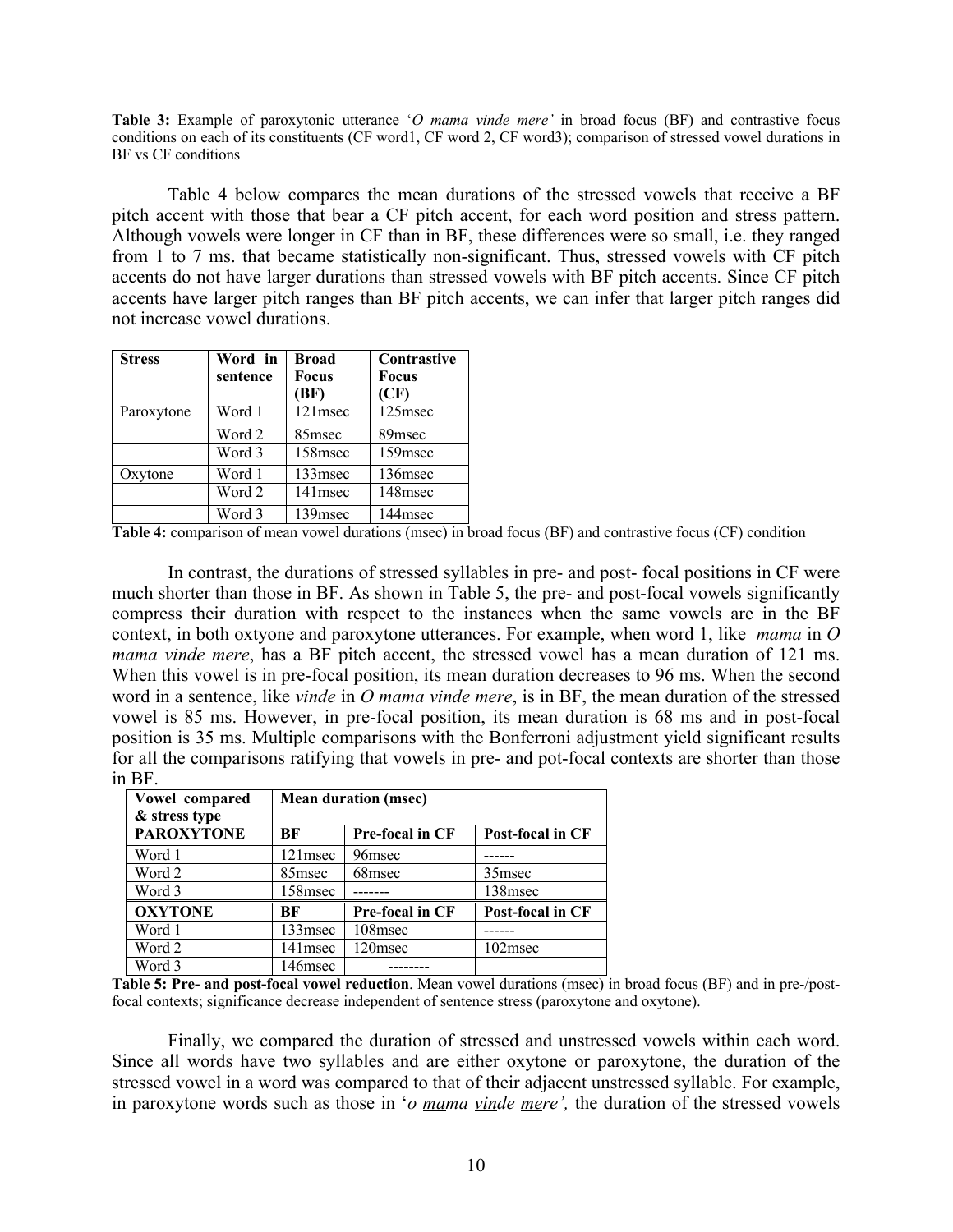was compared with the duration of their adjacent post-tonic vowels*.* These comparisons were calculated for words with CF, with BF and in de-accented contexts.

As shown in Figure 7, while stressed vowels are longer than their unstressed counterparts, this difference is larger in vowels with BF and CF than in vowels in pre- and postfocal contexts. For example, the mean difference between stressed and unstressed vowels for CF is 29ms and for BF is 17ms. Yet this difference scores only 8ms in pre- and post-focal contexts because the stressed vowel in this context is much shorter than in BF and CF contexts. Results from the ANOVA test confirm that in general, stressed vowels are significantly longer than unstressed vowels  $(F(3, 296)=132, p=0.05)$ . Post-hoc tests ratify that this difference is significant only in BF and CF contexts. Thus, stressed vowels in Romanian are longer than their unstressed counterparts. However, this difference is larger in words with CF and BF pitch accents. In deaccented words, i.e. word in pre- and post-focal contexts, this difference reduces due to a significant shortening of the stressed vowel.



**Figure 7:** Duration (msec) for stressed and unstressed vowels, paroxytone/oxytone utterances in broad focus (BF), contrastive focus (CF), and pre-/post focal contexts (PF); stressed vowels have greater duration in all contexts as compared to unstressed vowels; no significant increase of stressed vowel duration in CF contexts; significant reduction of stressed vowels in PF contexts;

# 3.4 *Summary*

The preceding sections illustrated that there are several strategies in Romanian to cue contrastive focus: 1) through the F0 pitch range increase under CF and the pre- and post-focal pitch range reduction, 2) the tonal alignment within the rhyme bounds for CF constituents, closer to the vowel mid-point as compared to the constituents in BF. It was also shown that 3) vowel duration cues are an essential element of CF expression, signaling it through a significant compression of duration in pre- and post-focal contexts which mirrors the behavior of the preand post-focal accents. The shape of a CF contour is thus dependent on phonetic factors at both the level of the melodic curve as well as the segmental level, which conspire to create meaning by foregrounding the contrasted elements with an increased F0 pitch range, and surrounding it with the material in the background through de-accentuation and vowel duration compression.

# **4.** *Discussion and conclusions*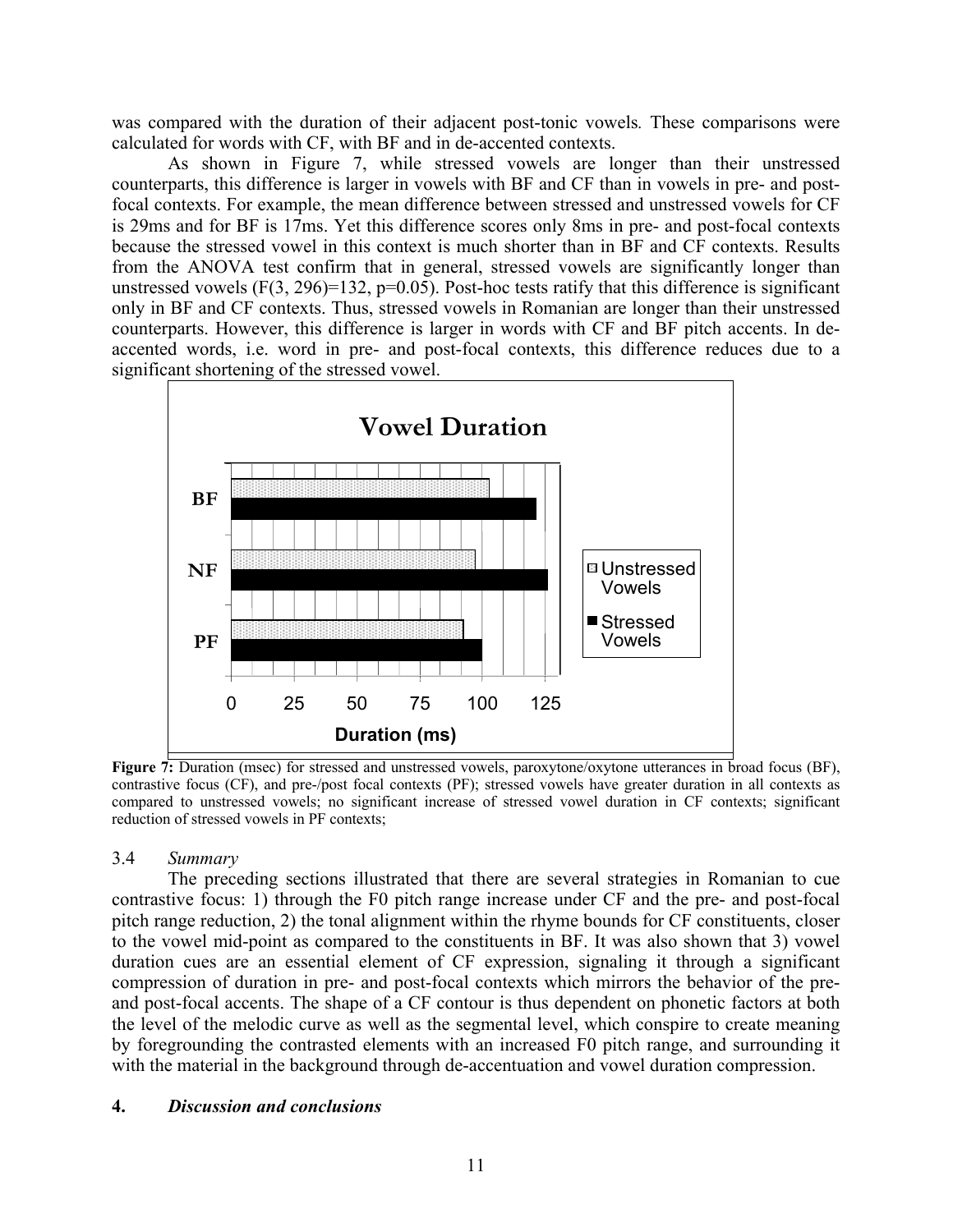This experiment describes the phonetic make up of broad focus and contrastive focus declarative sentences in Romanian. In broad focus sentences, speakers of Romanian consistently place a pitch accent on each syllable with lexical stress. The pitch range of these accents is progressively lower towards the end of the sentence and the peaks of the pre-nuclear accents align with the post-tonic syllable. Syllables with lexical stress are consistently longer than their unstressed counterparts.

In contrastive focus declarative sentences, speakers use several strategies based on pitch range, pitch alignment and duration to make the accented word more prominent than the rest. In CF the focalized word bears a pitch accent, which has an expanded pitch range whose peak aligns within the stressed vowel. However, this expanded pitch range did not have a lengthening effect on segmental duration since stressed syllables under CF pitch accents had similar durations to those under BF pitch accents, which have a smaller pitch range. In post-focal contexts, F0 has the lowest pitch values in the sentence and shows very little movement. In prefocal positions, there is also a strong tendency to reduce F0 movement by either displaying a flat F0 or by reducing pitch accents. Although this reduced F0 movement was realized with a degree of variability, as seen in figures 5a-c, all tokens show an important reduction or de-accentuation of the pre-focal pitch accent. Moreover, segmental durations of words immediately adjacent to the word in CF are compressed especially in the stressed syllables.

Thus, Romanian speakers highlight the accented word in CF by contrasting the large pitch excursion of the CF pitch accent against the flat F0 trajectories of pre- and post-focal contexts, especially in those words that are adjacent to the CF. They also make the word under CF sound longer, not by lengthening the segmental durations of the word under focus, but by compressing the durations of the words adjacent to the CF.

These results contribute to the discussion on the distribution and nature of pitch accents in Romance languages (Hualde 2002). Concerning the distribution of pitch accents in the sentence, Hualde shows that Romance languages either exhibit a high density of accents by placing one pitch accent in each syllable with lexical stress, like Spanish and Italian. Or, like European Portuguese, only the first and last word of a declarative statement bear a pitch accent while syllables in between these two words show no prominence marking. Winkler-Gobbel's (2000) analysis of Romanian showed that in declarative statements, some words, especially verbs, tend to be de-accented suggesting that Romanian, an SVO language, could pattern more like European Portuguese than like Spanish or Italian. However, our data showed that such deaccentuation does not exist, but that each lexical stress of the utterance was linked to a pitch accent. Thus, our results indicate that Romanian patterns more like Spanish and Italian than like European Portuguese.

These contradictory results could be explained, in part, by the effect of lexical items on prominence. There seems to be reasonable evidence that properties of the segmental string, such as lexical items, have an independent effect on prominence marking (Calhoun, 2006). For example, certain types of words are much likely to be prominent than others. Function words like articles, determiners, prepositions and pronouns are often unstressed at sentence level (for Spanish see Hualde, to appear). Moreover, some classes of content words, .i.e. nouns, are more likely to be accented than others, i.e. verbs. Face's (2003) study of spontaneous speech in Spanish, a language that like Romanian exhibits high pitch density, seems to corroborate these patterns. He finds that verbs, especially those with high frequencies, tend to be de-accented. Thus, it is possible that in Winkler-Gobbel's (2000) database, this effect of word class deaccentuation was more apparent than in ours since our data is based on a question-answer elicitation method and Face's results are based on spontaneous speech.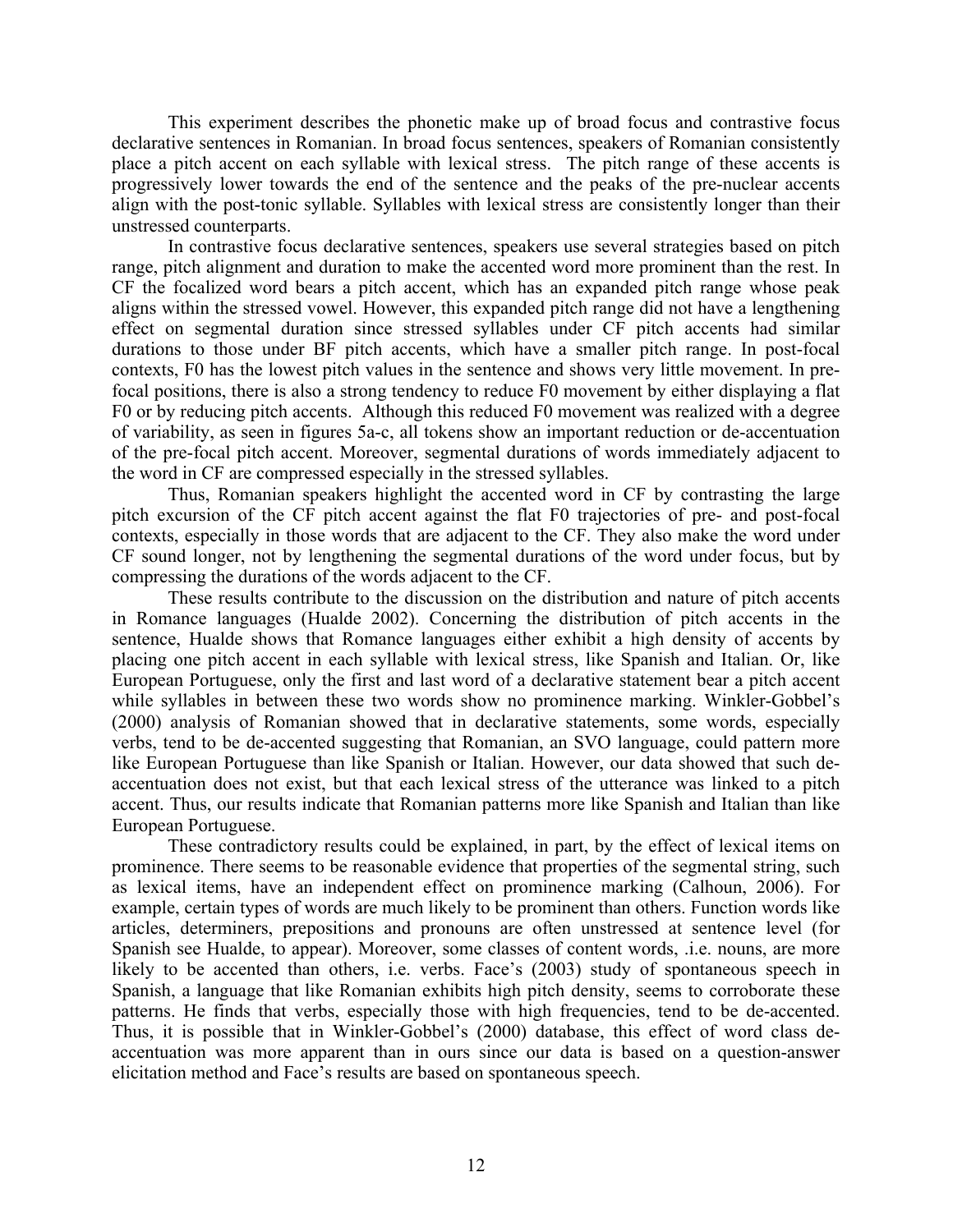With regards to the nature of pitch accents, Hualde (2002) explains that some Ibero- and Italo-Romance languages use pitch accent shapes in a pragmatically contrastive manner. Thus, speakers can choose among different pitch contours on stressed syllables to express different pragmatic meanings. More specifically, CF pitch accents have a different shape than pitch accents that do not have this contrastive meaning. For example, in Spanish, the peaks of prenuclear accents align with the post-tonic syllable. However, when pitch accents have a contrastive meaning, the peak aligns within the stressed syllable. These alignment differences determine two distinct pitch shapes, which in AM notation are transcribed as L\*H and LH\*. In Italian and Portuguese, contrastive pitch accents on the last word of the sentence align its peak within the stressed syllable while neutral or non-contrastive accents in the same position show a falling pattern (D'Imperio 2003, Frota 2000).

Similarly, our results indicate that CF pitch accents in Romanian have a different shape than neutral pitch accents in pre-nuclear position: the peaks of CF accents align with the stressed vowel and peaks of neutral accents align closer to the syllable boundary or with the post-tonic syllable. These alignment differences within neutral pitch accents seem to be related to word boundaries since words with paroxytone stress exhibit the post-tonic alignment while oxytone words align closer to the end of the syllable showing that these alignment differences are more related to phonetic factors rather than to meaning itself. In contrast, the peak of CF pitch accents consistently aligns with the center of the stressed vowel. Therefore, the feature that differentiates pitch shapes in Romanian is to align the peak with the center of stressed vowel, as in CF pitch accents, or closer to the syllable boundary, as in neutral pitch accents.

However, some researchers question the definition of pitch accents types solely in terms of tonal alignment and propose that meaning differences attributed to different pitch accents types are in fact signaled by multiple phonetic cues, potentially at different levels of the prosodic structure (Calhoun 2006: 67 and references therein). As Face points out for Spanish, pitch alignment is one amongst several strategies to mark CF. Similarly, our results indicate that Romanian speakers not only use pitch alignment, but also pitch range and segmental duration to express CF. They highlight the accented word in CF by contrasting the large pitch excursion of the CF pitch accent against the flat F0 trajectories of pre- and post-focal contexts, and make the word under CF sound longer, not by lengthening the segmental durations of the word under focus, but by compressing the durations of the words adjacent to the CF. Thus, in addition of pitch shape, a word in CF is marked by contrasts in pitch range and segmental duration. It would be interesting to examine the perceptual salience of pitch alignment, pitch range and segmental duration in relation to CF in order to elucidate which phonetic factors are most important in conveying phonological meaning of CF in Romanian.

In conclusion, this study contributes to description of the intonation in Romance languages by examining the phonetic characteristics of broad focus and contrastive focus declarative sentences in Romanian. Broad focus sentences in Romanian are very similar to those of Spanish and Italian in that they have a high density of pitch accents: each lexical stress in the sentence bears a pitch accent. CF pitch accents in Romanian, like in Italian, European Portuguese and Spanish, exhibit a different shape than neutral pitch accents. However, since Romanian speakers also use strategies based on pitch range and segmental duration to highlight the word in CF, it is necessary to test the perceptual salience of these cues in order to understand fully how CF works in Romanian. Perceptual testing will both highlight the interaction of various phonetic cues, as well as support a phonological assessment of these cues.

# **Bibliography:**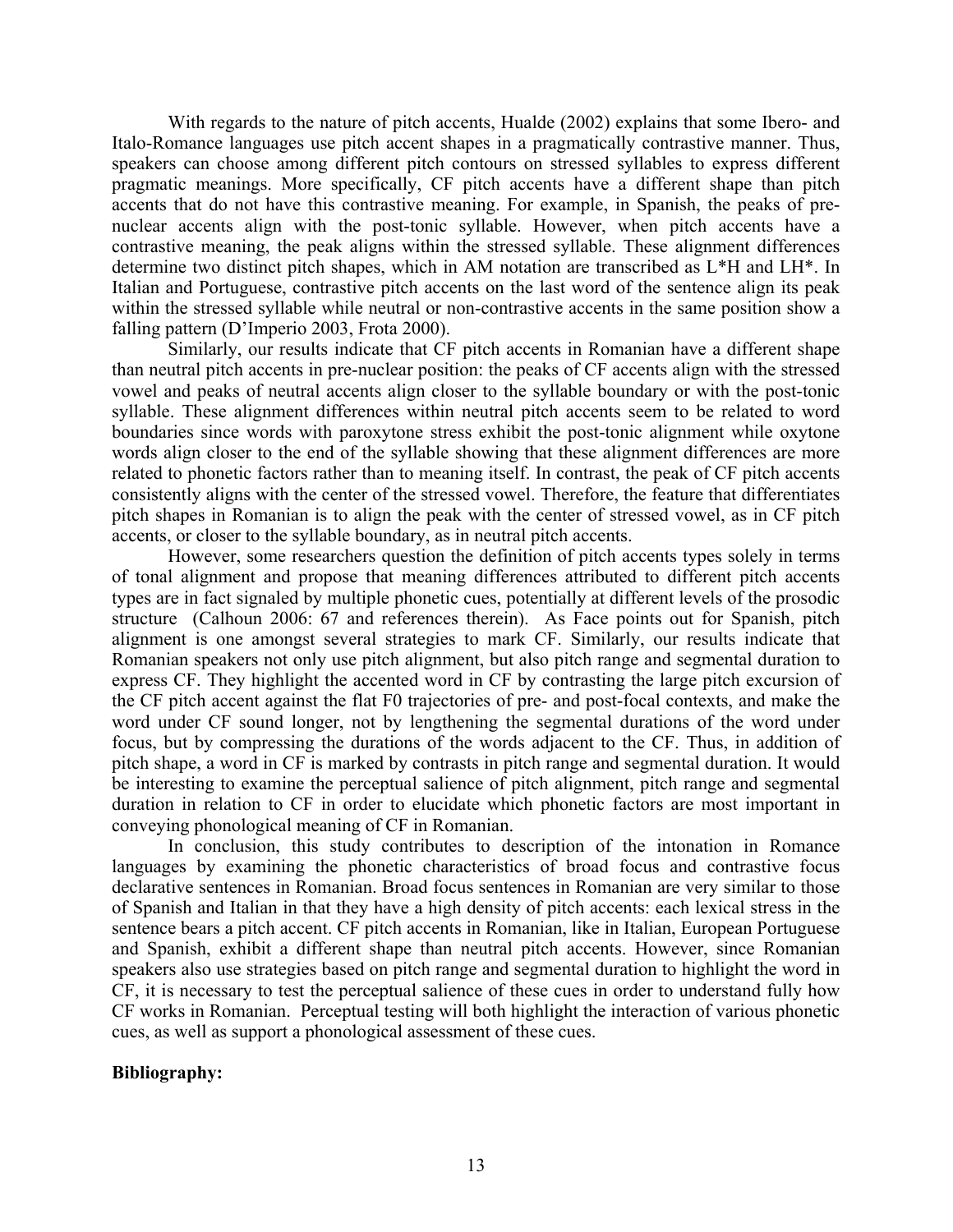- Avesani, C. & M. Vayra. 2000. "Costruzioni marcate e non marcate in Italiano. Il ruolo dell'intonazione". *Atti delle X giornate di Studio del GFS* ed. by D. Locchi.1-14. Napoli: Il Torcoliere.
- Beckman, M., M. Diaz-Campos, J. Tevis McGory & T. A. Morgan. 2002. "Intonation across Spanish in the Tones and Break Indices framework". *Probus* 14. 9-36.
- Beckman, M.& J.Edwards. 1994. "Articulatory evidence for differentiating stress categories".*Papers in Laboratory Phonology III: Phonological Structure and Phonetic Form* ed. by P.Keating. 7–33. Cambridge: CUP Press.
- Bolinger, D. 1958. "A theory of pitch accent in English". *Word* 14.109-149.
- Calhoun, S. 2006. *Information Structure and the prosodic structure of English: a probabilistic relationship*. Unpublished Dissertation. University of Edinburgh.
- Chen, A. 2009. "The phonetics of sentence-initial topic and focus in adult and child Dutch". *Interactions in Phonetics and Phonology* ed. by M. Vigário, S. Frota, and M.J. Freitas. Amsterdam & Philadelphia: John Benjamins.
- Dascalu-Jinga, L. 1998. "Intonation in Romanian". *Intonation systems: a survey of twenty languages.* New York: Cambridge University Press.
- de la Mota, C. 1997. *La representacion gramatical de la informacion nueva en el discurso.*  Doctoral dissertation, Universitat Autonoma de Barcelona.
- de la Mota, C. 1995. "Prosody of sentences with contrastive new information in Spanish". *Intonation: Theory, models and applications. An ESCA workshop* ed. by A. Botinis, G. Kouroupetrogl, N. Fakotakis & E. Dermatas.75-78. Athens, Greece.
- De Jong, K. 2004. "Stress, lexical focus, and segmental focus in English: patterns of variation in vowel duration". *Journal of Phonetics.*
- D'Imperio, M. 2003. "Tonal structure and pitch targets in Italian focus constituents". *Catalan Journal of Linguistics* 2. 55-65.
- D'Imperio, M. 2001."Focus and tonal structure in Neapolitan Italian". *Speech Communication* 33. 339- 356.
- D'Imperio, M. 1997. "Narrow focus and focal accents in the Neapolitan variety of Italian". *Intonation: Theory, Models and Applications—Proceedings of an ESCA Workshop* ed. by Antonis Botinis et al. 87-90. Athens: ESCA/University of Athens.
- Face, T. 2003. "Intonation in Spanish declaratives: differences between lab speech and spontaneous speech". *Catalan Journal of Lingustics* 2: 115-131.
- Face, T. 2002. "Local intonational marking of Spanish contrastive focus". *Probus* 14. 71-92.
- Farnetani, E. & S. Kori.1990. "Rhythmic Structure in Italian Noun Phrases" *Phonetica* 47*.* 50-65.
- Face, T. 2001. *Intonational Marking of Contrastive Focus in Madrid Spanish*. Doctoral dissertation, The Ohio State University.
- Frota, S. 2000. *Prosody and focus in European Portuguese. Phonological phrasing and intonation.* New York: Garland.
- Frota, S. 2002. "Nuclear falls and rises in European Portuguese: A phonological analysis of declarative and question intonation". *Probus* 14.113-146.
- Goldsmith, J. 1979. *Autosegmental Phonology.* New York: Garland.
- Gussenhoven, C. 1984. *On the Grammar and Semantics of Sentence Accents*.Dordrecht: Foris.
- Hualde, J. I. 2002. "Intonation in Romance: Introduction to the special issue". *Probus* 14. 1-7.
- Hualde, J.I. (to appear). "Stress addition and stress removal in Spanish" *Journal of Portuguese Linguistics* (special issue on prosody in Romance, ed. by G. Elordieta & M. Vigário)
- Hirst, D. & A. DiCristo, eds. 1998. *Intonation systems: a survey of 20 languages.* New York: Cambridge University Press.
- Kori, Shiro and Edda Farnetani. 1983. "Acoustic manifestation of focus in Italian". Quaderni del Centro di Studio per le Ricerche di Fonetica 2. 323-328.
- Ladd, R. 1996. *Intonational Phonology.* Cambridge: Cambridge University Press.
- Marotta, G. 1985. *Modelli e misure ritmiche.* Bologna: Zanichelli
- Prieto, P and M. Ortega-Llebaria. 2009. "Do contour tones induce syllable lengthening in Catalan and Spanish?". *Interactions in Phonetics and Phonology,* ed. by M. Vigário, S. Frota, and M.J. Freitas. Amsterdam and Philadelphia: John Benjamins.